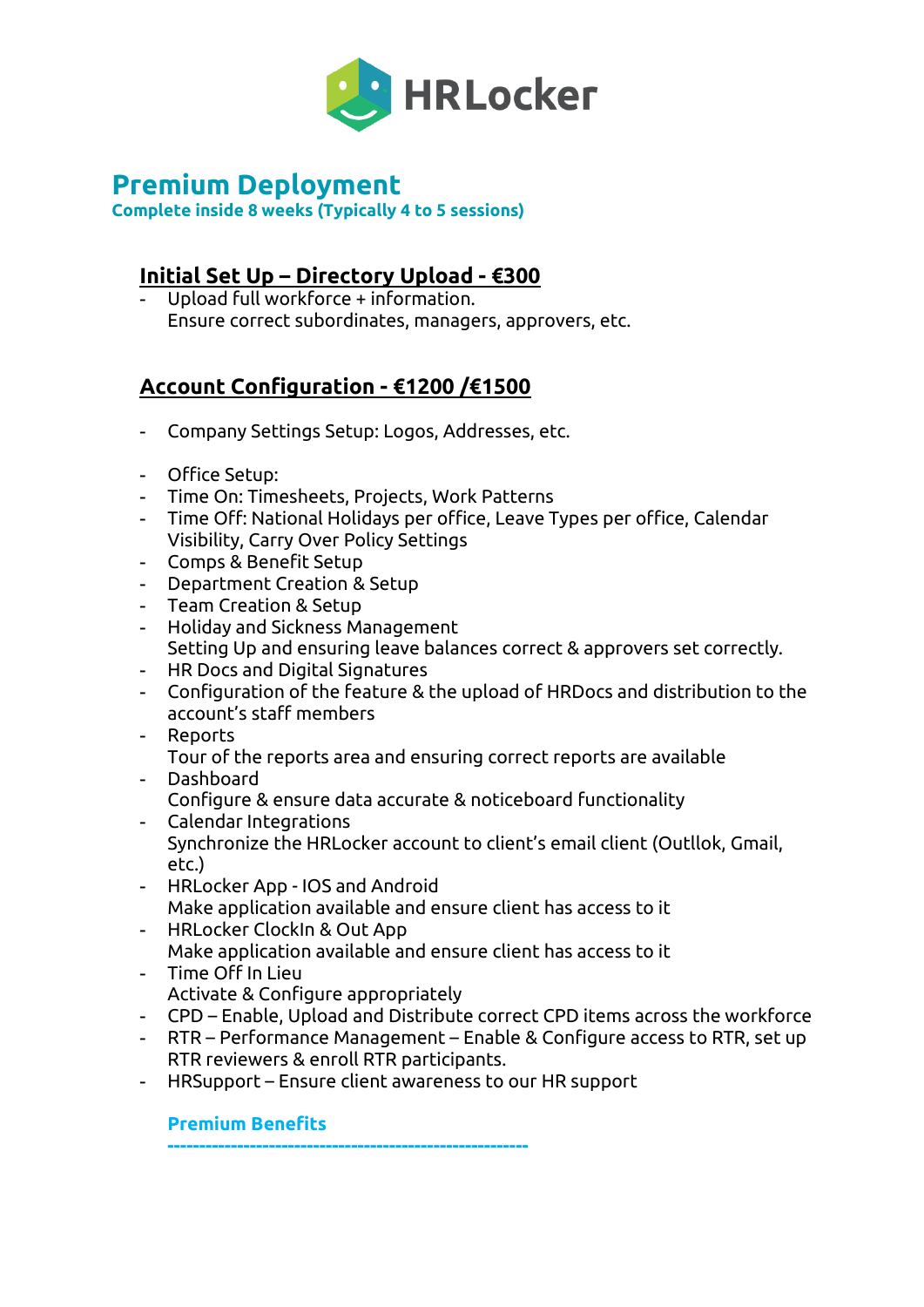

- **Applicant Tracking System** Full setup of ATS, settings, emails, job slots, jobs board integrations, social media integration.
- **---------------------------------------------------------** - Account Manager Introduce client & Customer Success

# Week Deployment Week 1 - 4

|  |  | 6 | 8 | 9 | $\blacksquare$ 0 | $\mathbf{1}$ | $2 \mid 3 \mid$ | 4 | $1.5-1$ |  | 6 7 8 9 | 2<br>$\overline{0}$ | $\overline{2}$<br>$\overline{1}$ | $2 \quad 3$ | $\overline{4}$ | 5 | 6 | $\overline{ }$ | 8 | 9 | $\overline{\mathbf{3}}$<br>$\mathbf 0$ |
|--|--|---|---|---|------------------|--------------|-----------------|---|---------|--|---------|---------------------|----------------------------------|-------------|----------------|---|---|----------------|---|---|----------------------------------------|
|  |  |   |   |   |                  |              |                 |   |         |  |         |                     |                                  |             |                |   |   |                |   |   |                                        |
|  |  |   |   |   |                  |              |                 |   |         |  |         |                     |                                  |             |                |   |   |                |   |   |                                        |
|  |  |   |   |   |                  |              |                 |   |         |  |         |                     |                                  |             |                |   |   |                |   |   |                                        |
|  |  |   |   |   |                  |              |                 |   |         |  |         |                     |                                  |             |                |   |   |                |   |   |                                        |
|  |  |   |   |   |                  |              |                 |   |         |  |         |                     |                                  |             |                |   |   |                |   |   |                                        |
|  |  |   |   |   |                  |              |                 |   |         |  |         |                     |                                  |             |                |   |   |                |   |   |                                        |

#### Week 4 - 8

|  | 6 I | 89 | 0 | $\overline{2}$ | $\overline{\mathbf{3}}$ | $4 \quad 5$ |  | 6 7 8 | 9 <sup>1</sup> | ے<br>$\overline{0}$ | $\begin{array}{c c} 2 & 2 \\ 1 & 2 \end{array}$ | $\overline{\mathbf{3}}$ | $4 \quad 5$ | $\frac{2}{6}$ | $\overline{ }$ | 8 |  |
|--|-----|----|---|----------------|-------------------------|-------------|--|-------|----------------|---------------------|-------------------------------------------------|-------------------------|-------------|---------------|----------------|---|--|
|  |     |    |   |                |                         |             |  |       |                |                     |                                                 |                         |             |               |                |   |  |
|  |     |    |   |                |                         |             |  |       |                |                     |                                                 |                         |             |               |                |   |  |
|  |     |    |   |                |                         |             |  |       |                |                     |                                                 |                         |             |               |                |   |  |
|  |     |    |   |                |                         |             |  |       |                |                     |                                                 |                         |             |               |                |   |  |
|  |     |    |   |                |                         |             |  |       |                |                     |                                                 |                         |             |               |                |   |  |

| Employee  | Deployment          | Deployment          | Deployment                  | Deployment  | <b>Handover</b> |
|-----------|---------------------|---------------------|-----------------------------|-------------|-----------------|
| Upload &  | Session 1 &         | Session 2 &         | Session 3 &                 | Session 4 & | Phase           |
| Structure | <b>Action Phase</b> | <b>Action Phase</b> | Action Phase   Action Phase |             |                 |

# **Additional Deployment Options**

#### **Single Sign On**

- Priced at: €24 per user per annum
- Requires additional number of sessions: Potentially 1 (€300)

# **Data warehousing**

- Priced at: Starting at €1000 annually (dependant on discovery - frequency of use *(refreshing of data)* )